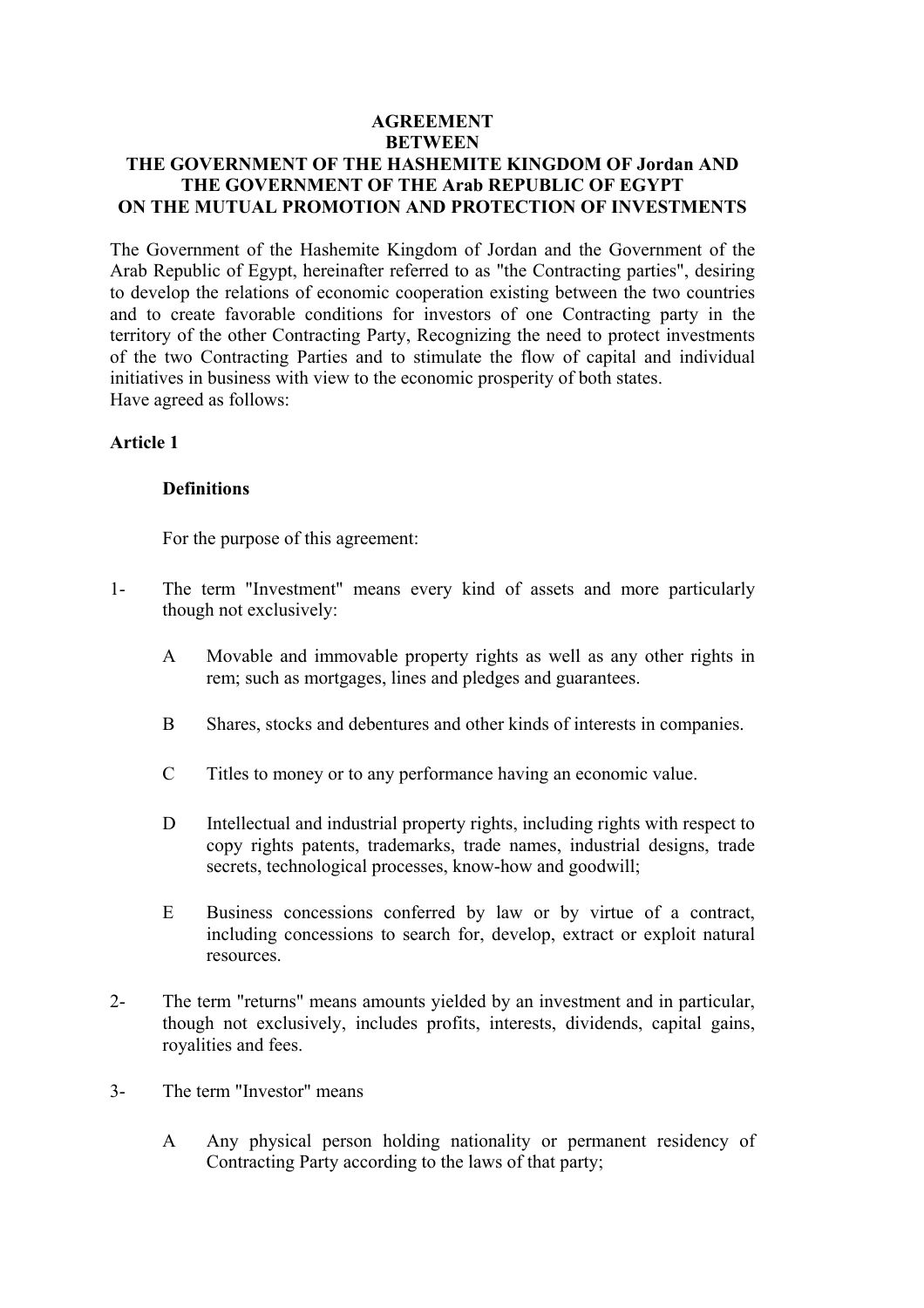- B Or any company with legal personally or partnership firms, joint ventures, organization, association or enterprise established or incorporated under the laws of a Contracting Party.
- 4- The term "territory" means the territories of either of the two Contracting parties including the economic area in which the Contracting Party solely has authority including the seabed and what is underneath the ground surface, in which the Contracting Party has sovereign rights and jurisdiction according to the international law.
- 5- The term "transferable currency" means US' Dollar, Sterling Pound, Deutschmark (DM), French Franc, Japanese Yen, and any other currency in common use. For cash payments in international transactions in circulation in main international exchange markets.
- 6- A The term "investment" refer to in paragraph 1 means exclusively all investments occur according to the laws, regulations and national policies of the two Contracting Parties.
	- B Any change in the invested funds form with no effect on the investment classification provided that such change shall not contravene the approval originally granted (if any) on the invested funds.

## **Article 2**

## **Promotion and Protection of Investments**

- 1- Each Contracting Party shall encourage and create favorable conditions for investments made in its territory by investors of the other Contracting party, and accepts such investment according to its laws and national policies.
- 2- Investments of investors from any of the two Contracting Parties shall be treated at all times with fair equitable treatment and enjoy complete and adequate protection and security in the territory of the other Contracting Party.

## **Article 3**

- 1. Each Contracting Party shall accord to the investments made in its territory by investors of the other Contracting Party a treatment not less favorable that which its accords in like situation to investments of investors of any third State.
- 2. Investors of one Contracting Party whose investments made in the territory of the other Contracting Party suffered losses owing to a war or other armed conflict, revolution a state of national emergency, revolt, insurrection, disturbances or other similar events, shall be accorded by the latter Contracting Party, as regard the measures taken to cover the losses a treatment not less favorable than that it accords to its investors or the investors of any third state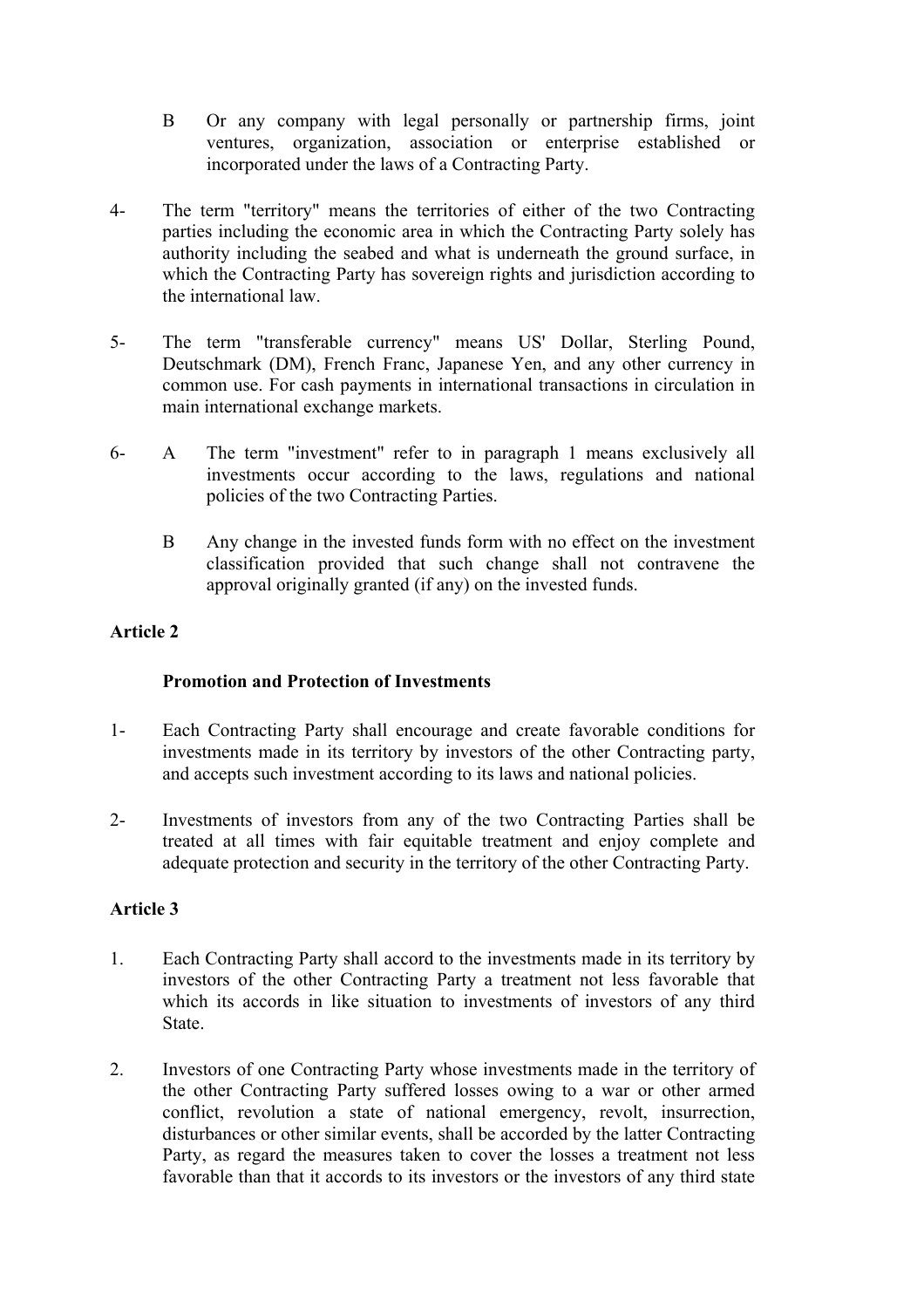whichever is more favorable. The amounts resulting shall be freely transferable.

3. The provisions of this agreement relating to the granting of the most favored nation treatment, shall not be construed so as to oblige one Contracting Party to extend to the investors or the other Contracting Party the advantages resulting from any economic or custom union currently exists or to be established in future, a free trade zone or regional economic organization, to which either of the Contracting party is or may become a Party. And that treatment shall not relate to any advantage granted by any of the two Contracting Parties to investors from third State according to a double taxation agreement or other agreements on reciprocal basis concerning taxation maters.

## **Article 4**

## **Expropriation**

 Any Contracting Party is not allowed to take expropriation or nationalization measures against the investments of any investor from the other Contracting party, unless the following conditions are fulfilled:

- 1- The measures are adopted for legal purpose and in accordance with due process of law.
- 2- The measures are not discriminatory.
- 3- These measures shall be accompanied with allocations for prompt and effective payment of compensation provided that the compensation shall be equal to the value of the investment prevailing in the market at the time of expropriation decision announcement and the compensation shall be transferable in freely convertible currency with the Contracting Party, and in the event that payment of compensation is delayed the investor shall receive interest at a reasonable commercial rate or according to an agreement between the Parties or according to that provisions of the law.

## **Article 5**

#### **Free Transfer**

- 1- Each Contracting party shall allow in accordance with its laws, regulations and national policies without undue delay the free transfer in any freely convertible currency:
	- A Net profits, dividends, returns, technical assistance, technical fees and interest and other current income resulted form the investments of the investors of the other Contracting Party.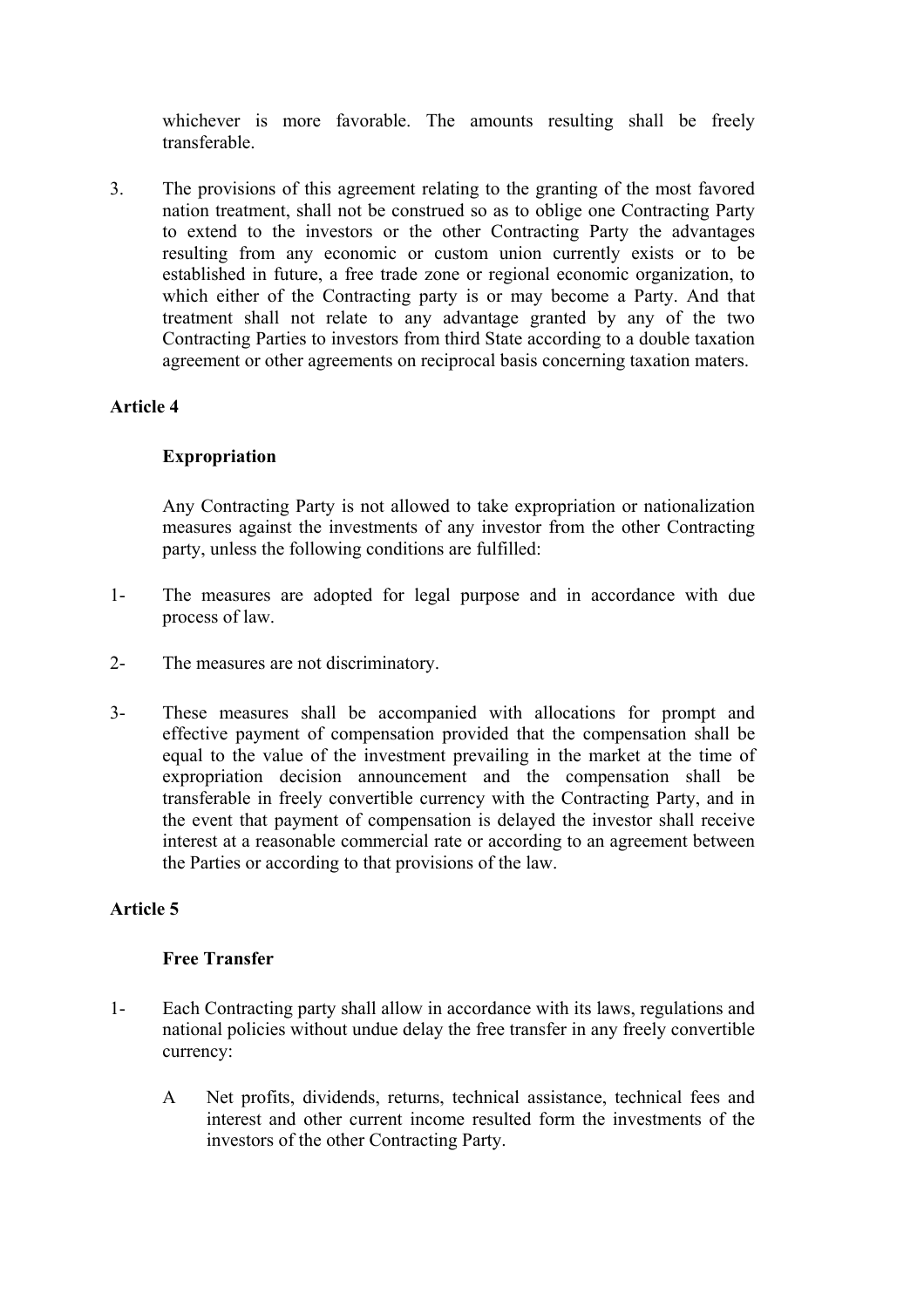- B The proceeds accruing from total or partial sale or liquidation of an investment of the investors of the other Contracting Party.
- C Funds allocated for settlement of debts and loans provided by investors of one Contracting Party to the investors of the other Contracting Party of what the two parties consider investment.
- D Income and earnings of employees of either Contracting Party allowed working in connection of investment in the territory of the other Contracting Party.
- 2- The rates of exchange applied on transfers mentioned in paragraph (1) of this article are the same rates of exchange in force at the date of the transfer and in accordance with the rates of exchange in the host state.
- 3- The Contracting Party which the investment are invested in its territories undertakes to accord the transfers mentioned in paragraph (1) of this article a treatment not less favorable than that which it accords to investors of any third party.

# **Article 6**

# **Settlement of Dispute between the Investor and the Host State**

- 1- Each Contracting Party accepts to present each dispute of legal character arise between him and any of the other Contracting party nationals concerning investments exists in his territory to the International Center for Settlement of Investment Disputes, in order to settle it through conciliation and arbitration according to procedure. Provided for in the convention on the settlement of investment disputes between states and nationals of other states, opened for signature at Washington on 18 March 1965.
- 2- The nationals of any Contracting Party may present to the local judicial authorities of the other Contracting Party; the host of the investment, any dispute with legal character arise between themselves and the other Contracting Party concerning the investment that exists on the territory of that Contracting Party.
- 3- If a national of any of the two Contracting Parties chose to file a case with any of the two bodies mentioned in paragraphs 1 and 2 of this article it will be impossible for him to file the same with another body.

## **Article 7**

- 1- Disputes as to interpretation or application of provisions of this agreement shall be settled by means of negotiations.
- 2- If such a dispute cannot thus be settled in accordance with item (1) above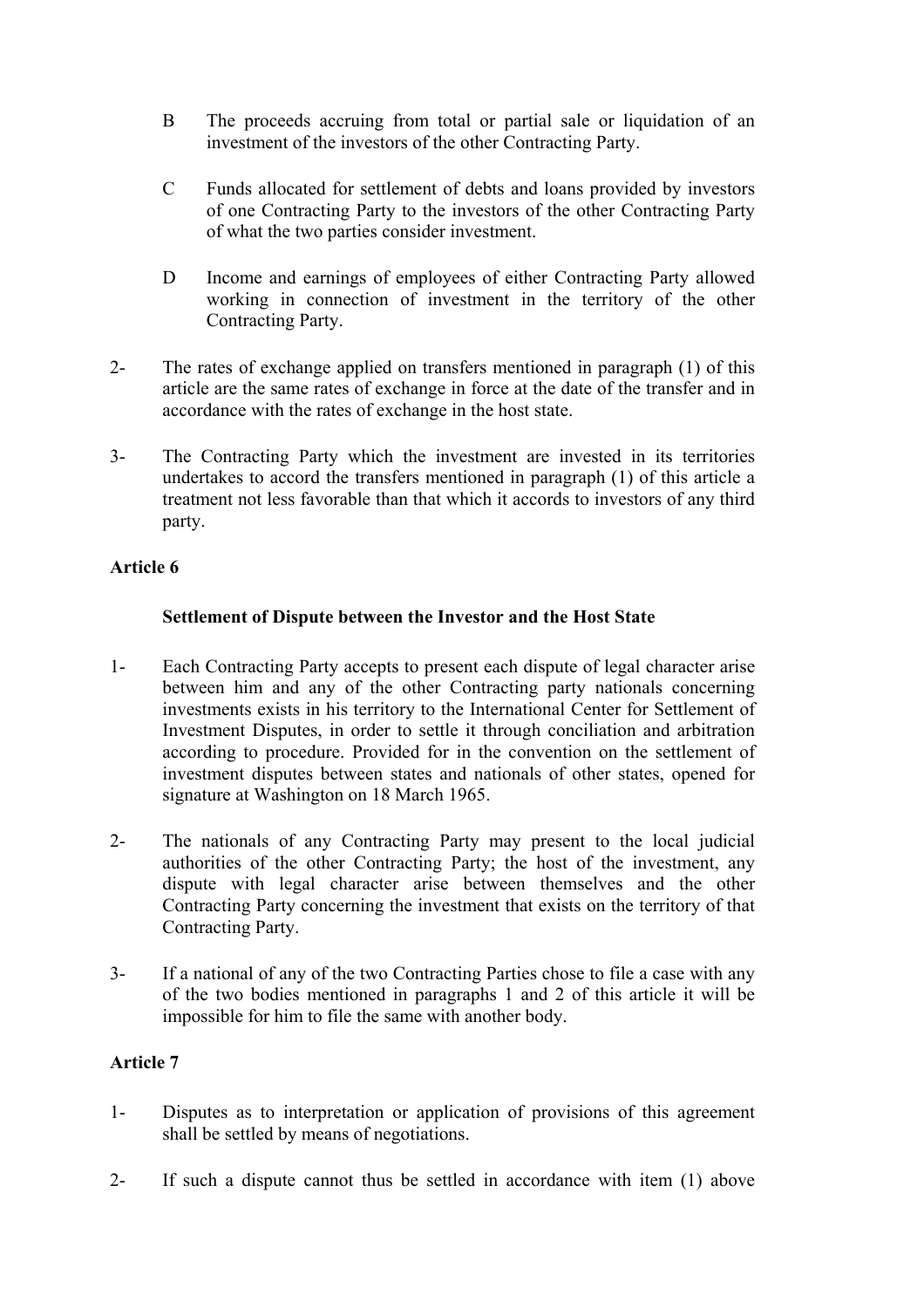within six months after the commencement of the negotiations, it shall, upon the request of either Contracting Party, be submitted to a special arbitral tribunal.

- 3- The arbitral tribunal formed in particular in a manner that each Contracting Party shall appoint one arbitrator and these two arbitrators shall nominate a chairman who shall be a national of a third state. The two arbitrators to be appointed within 5 months maximum from the date of receiving the arbitration notification.
- 4- If within any of the periods specified the necessary appointments of the arbitral tribunal members have not been made, either Contracting Party may invite the president of the International Court of Justice to make any necessary appointments, unless he is a national of either Contracting Party or if he is otherwise prevented from discharging this function, the Vice-president of the International Court of Justice shall be invited to make the necessary appointments, if he is not a national of either Contracting Party.
- 5- The arbitral tribunal shall reach its decisions on the basis of law respect and the provisions of this Agreement and of other Agreements as well as on the general principles and rules of International Law.
- 6- The arbitral tribunal shall determine its own procedures and its decisions shall be reached by majority of votes, and such decisions shall be final and binding.
- 7- Each Contracting Party shall bear the cost of the arbitrator it has appointed and of its representation. The cost of the Chairman and the remaining costs shall be borne equally by the Contracting Parties.

## **Article 8**

### **Transfer of Rights**

 Where one Contracting Party has granted any financial security for any of his investors in respect of an investment, then, the other Contracting party without prejudice to the rights of the first Contracting party mentioned in article (6), shall recognize the transfer of any rights or ownership of the first Contracting Party and for the first Contracting Party to substitute national or company in the right or the ownership.

### **Article 9**

#### **Application scope on Investments**

This Agreement apply to investments invested or to be invested by investors